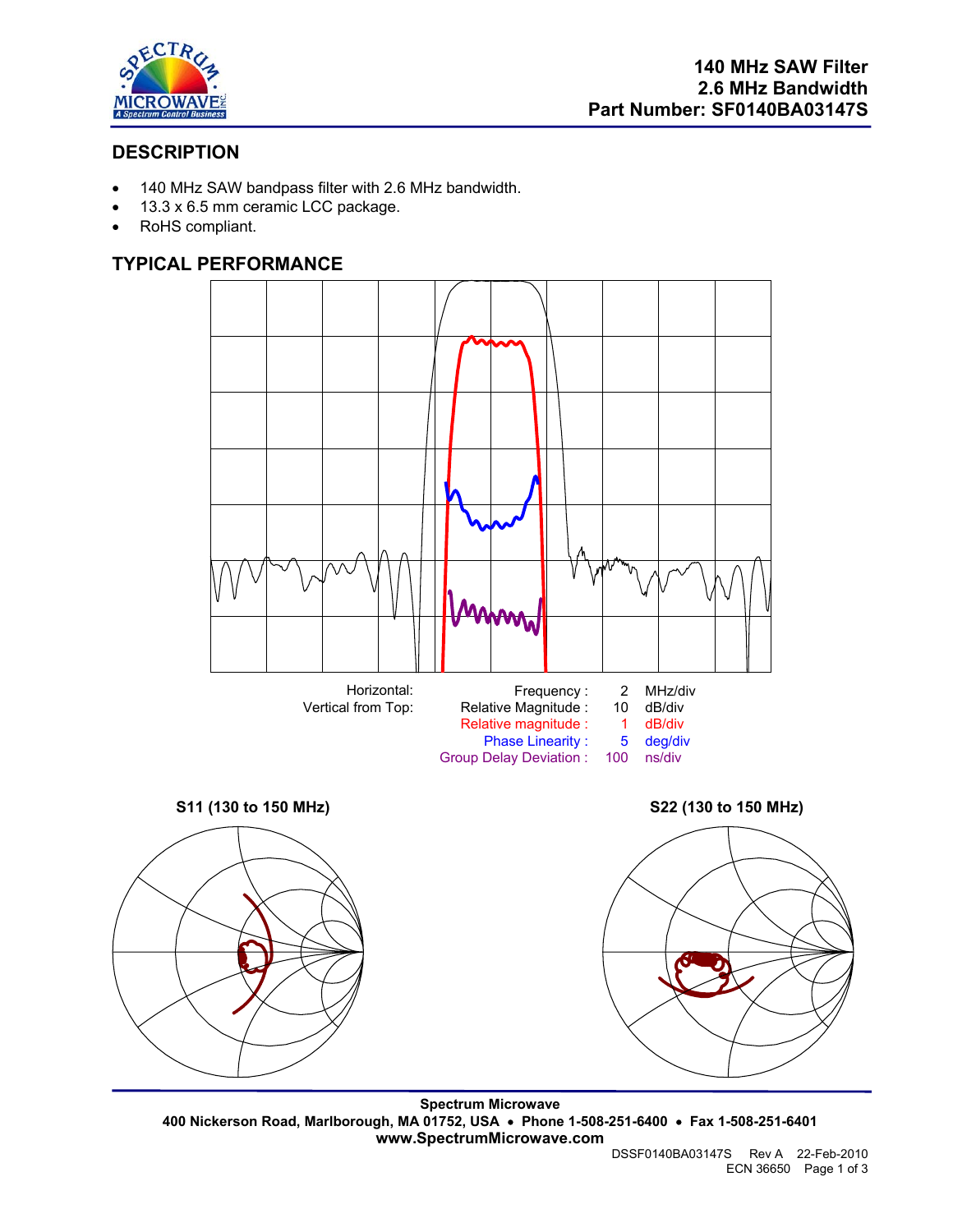

## **SPECIFICATION**

| <b>Parameter</b>                                | <b>Min</b> | <b>Typ</b> | <b>Max</b> | <b>Units</b>      |
|-------------------------------------------------|------------|------------|------------|-------------------|
| Center Frequency, $F_C$ <sup>1</sup>            | 139.70     | 140.00     | 140.30     | <b>MHz</b>        |
| Minimum Insertion Loss                          | 10         | 11.7       | 13         | dB                |
| 1 dB Bandwidth <sup>2</sup>                     | 2.6        | 2.74       |            | <b>MHz</b>        |
| 3 dB Bandwidth <sup>2</sup>                     | 2.8        | 3.32       |            | <b>MHz</b>        |
| 40 dB Bandwidth <sup>2</sup>                    |            | 5.04       | 5.3        | <b>MHz</b>        |
| Ultimate Rejection (70 to 210 MHz) <sup>2</sup> | 40         | 45         |            | dB                |
| Passband Ripple (Fc+/-1.3 MHz) <sup>3</sup>     |            | 0.5        | 1.0        | dB p-p            |
| Phase Ripple (Fc+/-1.3 MHz) <sup>3</sup>        |            | 4.1        | 5          | deg p-p           |
| Group Delay Ripple (Fc+/-1.3 MHz) <sup>3</sup>  |            | 100        | 300        | ns/div            |
| Temperature Coefficient of Fc                   |            | $-18$      |            | ppm/°C            |
| Source/Load Impedance                           |            | 50         |            | ohms              |
| <b>Ambient Temperature</b>                      |            | 25         |            | $^{\circ}{\rm C}$ |

Notes: 1. Defined as the average of the lower and upper 3 dB frequencies at room ambient. 2. All dB levels are defined relative to the insertion loss.

3. This parameter shall be evaluated as +/- 1.3 MHz from actual Fc obtained.

### **MAXIMUM RATINGS**

| <b>Parameter</b>                   | Min | Max |           |
|------------------------------------|-----|-----|-----------|
| Storage Temperature Range          | -40 | 85  | $\hat{ }$ |
| <b>Operating Temperature Range</b> |     | 50  | ∘∩        |
| Input Power Level                  |     | 10  | dBm       |

#### **MATCHING CIRCUIT**



Notes:

- 1. Recommend use of 2% tolerance matching components. Typical inductor Q=40.
- 2. Component values are for reference only and may change depending on board layout.

**Spectrum Microwave 400 Nickerson Road, Marlborough, MA 01752, USA** • **Phone 1-508-251-6400** • **Fax 1-508-251-6401 www.SpectrumMicrowave.com**